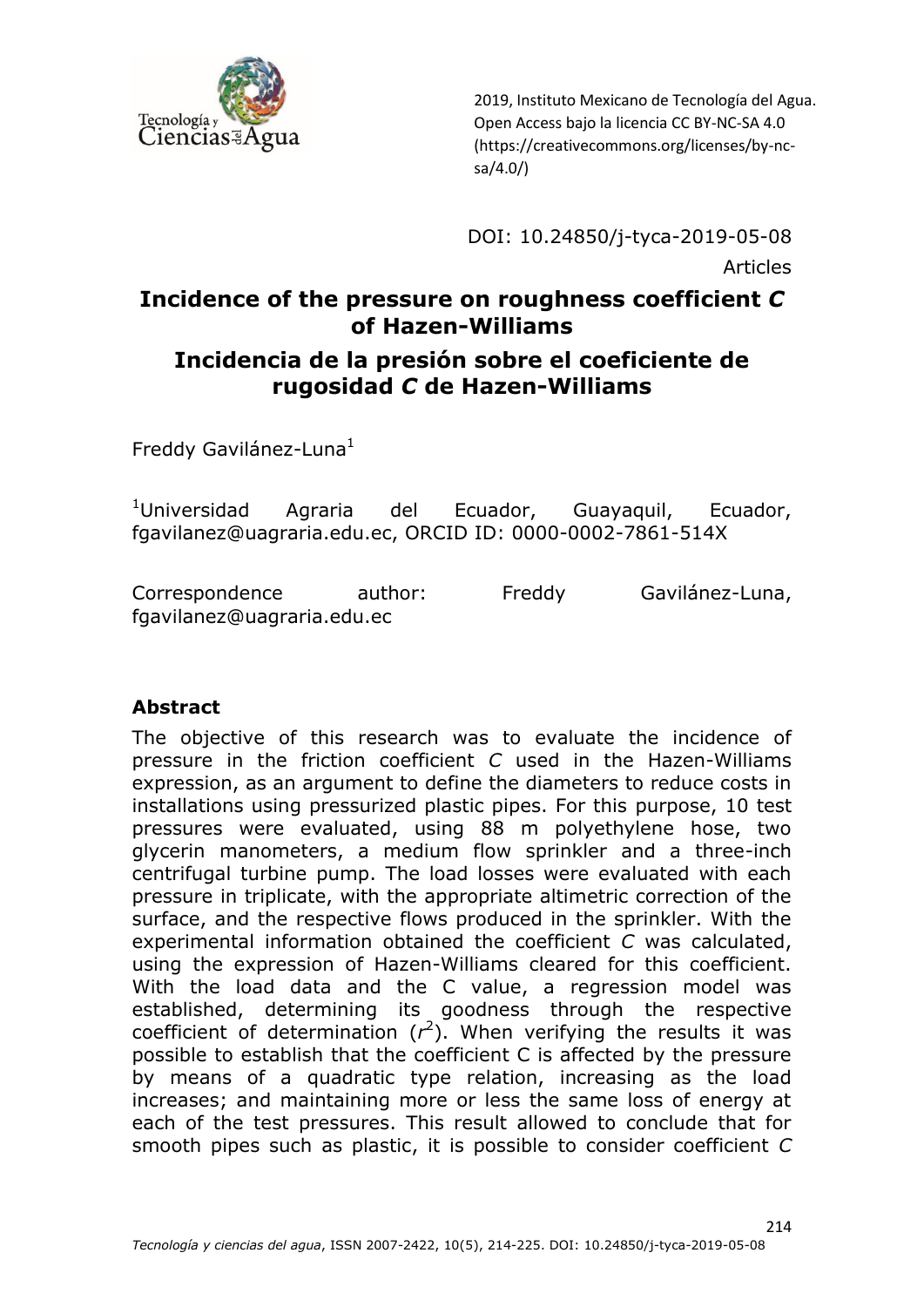

values above 150 indicated for plastic; which consequently reduces the costs of pressurized piping systems.

**Keywords**: Coefficient of friction, turbulent flow, Hazen-Williams, Reynolds number, energy loss.

#### **Resumen**

Esta investigación tuvo como objetivo evaluar la incidencia de la presión en el coeficiente *C* de rozamiento utilizado en la expresión de Hazen-Williams, como argumento para definir los diámetros que permitan reducir los costos en las instalaciones que utilizan tuberías plásticas presurizadas. Para este propósito se evaluaron 10 presiones de prueba, utilizando 88 m de manguera de polietileno, dos manómetros de glicerina, un aspersor de mediano caudal y una bomba con turbina centrífuga de tres pulgadas. Se evaluaron las pérdidas de carga con cada presión por triplicado, con la debida corrección altimétrica de la superficie y los caudales respectivos producidos en el aspersor. Con la información experimental obtenida se calculó el coeficiente *C*, empleando para ello la expresión de Hazen-Williams despejada para este coeficiente. Con los datos de carga y del valor de *C* se estableció un modelo de regresión, determinando su bondad a través del respectivo coeficiente de determinación (*r* 2 ). Al verificar los resultados se pudo establecer que el coeficiente *C* se afecta por la presión mediante una relación de tipo cuadrática, incrementándose conforme aumenta la carga y manteniendo más o menos la misma pérdida de energía en cada una de las presiones de ensayo. Este resultado permitió concluir que en tuberías lisas como las plásticas es posible considerar valores del coeficiente *C* arriba de los 150 indicados para el plástico, lo que en consecuencia hace posible disminuir los costos de los sistemas de tuberías presurizadas.

**Palabras clave**: coeficiente de rozamiento, flujo turbulento, Hazen-Williams, número de Reynolds, pérdida de energía.

Received: 08/08/2017

Accepted: 20/03/2019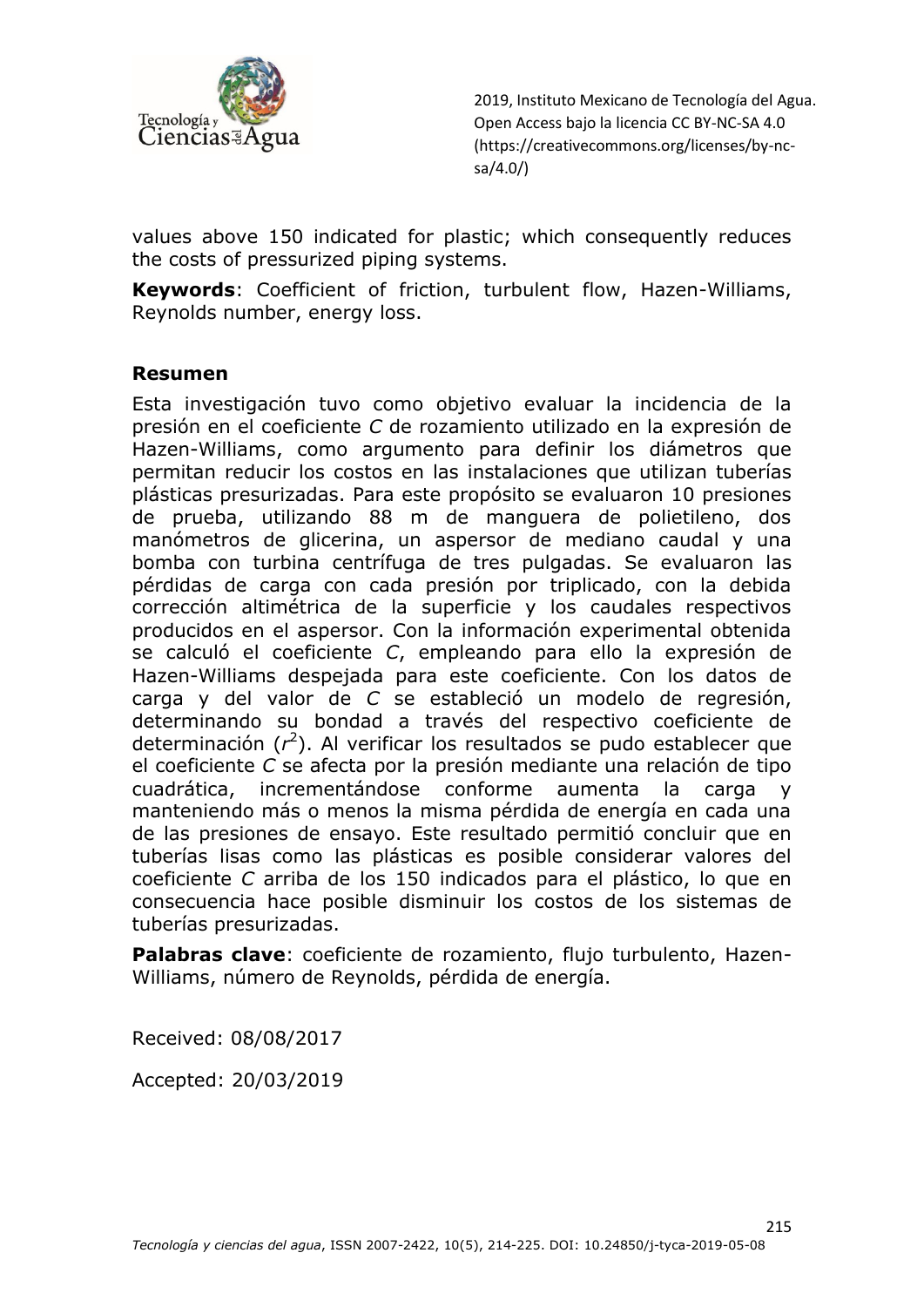

## **Introduction**

For the pressurized irrigation of crops or for drinking water installations, a series of pipes are used, which in the full context of the installation generate the most important costs of the entire system; whose proportion must be at least approximately 60%. In this respect, the design or dimensioning of diameters plays an important role in order to the installation won't oversize or subdimension. When the design oversizes the installation it causes important costs in the pipes, due to the fact that will be diameters taken beyond the technically necessary ones; However, when the diameters are sub-dimensioned, the requirements in terms of pumping equipment and operating costs for energy consumption increase. From there the need to use the formulas of hydraulic calculations for the design of pipes, together with their parameters, suitable to a certain reality.

Although for the design of installations of pressurized water conduction there is an expression like Darcy-Weisbach, based on classical physics, which provides a rational basis for the analysis and calculation of pressure losses in pipes (Saldarriaga, 2007), its use in practice is not preferential, due to how tedious could be to calculate one of its parameters known as the coefficient of friction f using the most appropriate formula, but with an implicit characteristic. Situation that induces to resort to a process of mathematical iterations as, for example, Newton-Raphson, which adds a certain complexity in the calculations.

Nevertheless, to determine the coefficient of friction f there are several alternatives proposed by various authors that consider the roughness of the pipe and the type of existing flow. In the case of laminar flow, this coefficient has an exclusive dependence on the value of the Reynolds number, where the predominance of the viscous shear is important according to the law of Hagen-Poiseuille (Luszczewski, 2004); However, the problem of having expressions in the ranges of transitional to turbulent flow right, is what has given rise to several authors that have made many proposals in this regard. Hence, the Colebrook-White expression, in addition to be in function of the Reynolds number, also includes the various pipe roughnesses that define it as one of the most used and accepted for being used in

216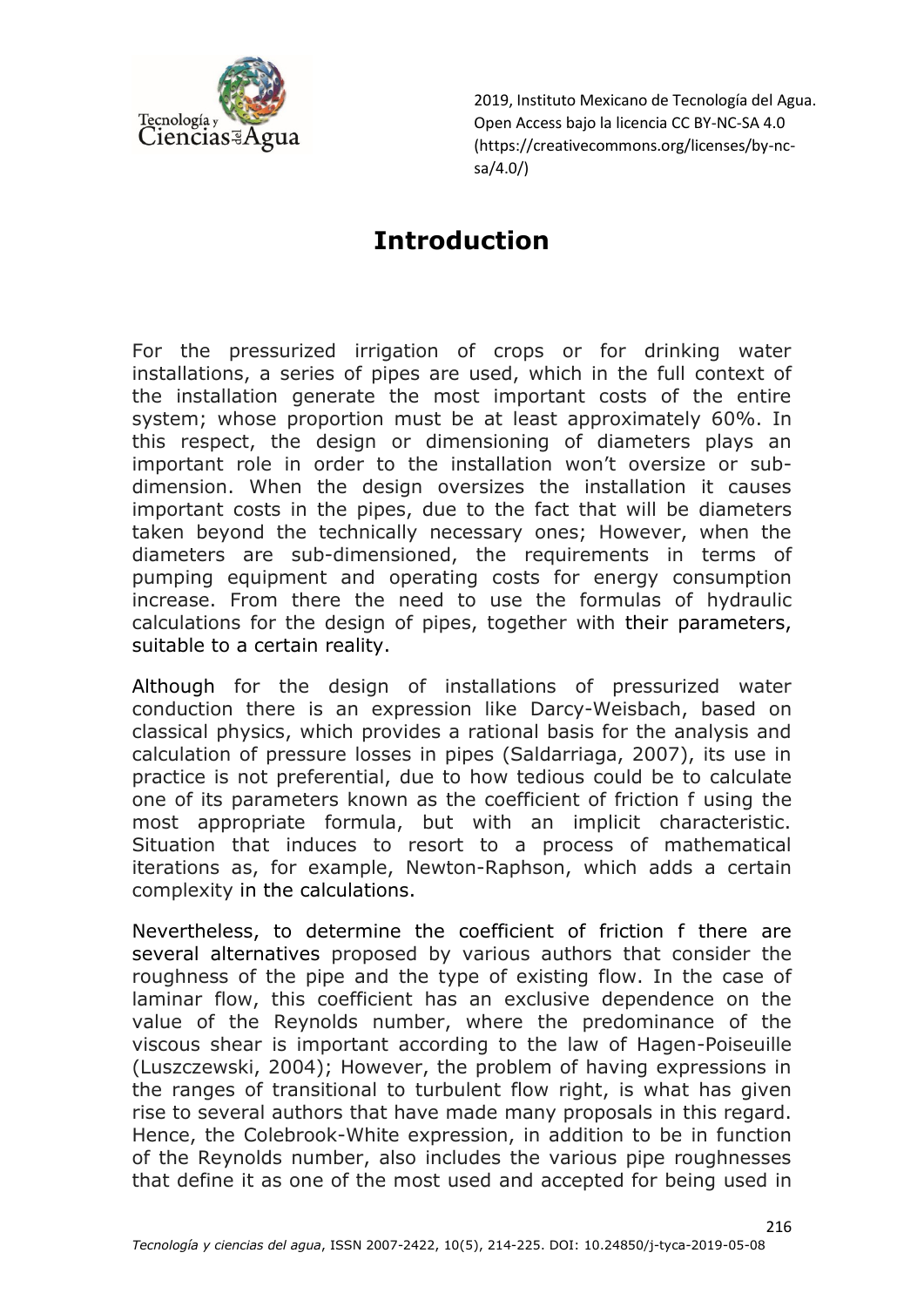

the formula of Darcy-Weisbach (Giles, Evett, & Liu, 1994; Anaya, Cauich, Funabazama, & Gracia, 2014), although it is also implicit.

In contrast of the tedious process of resorting to mathematical procedures of successive iterations for the determination of the coefficient of friction f of implicit expressions such as Colebrook-White, and which can partially be solved when computers are used, in 1902 one of the most widely and empirical formula was proposed for the calculation of load losses in pipelines up to the present moment, due precisely to the large amount of existing information regarding their use, known as the Hazen-Williams equation (Méndez, 2007). Given the empirical characteristic of this formula, whose approach was made to hasten the design of potable water pipes in the USA at the beginning of 1900, leaving aside the expression of Darcy-Weisbach, its use has exclusive restrictions regarding its application; should be used only for water at room temperature, in diameters above 50 mm and flow rates less than 3 m/s (Mott, 2006).

Although the expression of Hazen-Williams is the one that is mostly used in the design of pipes due to its ease of calculation and wide acceptance among technicians, its empirical foundation means that one of its components is defined in a subjective way; which is selected based on the roughness of the internal walls of the pipes. This parameter is known as coefficient C of Hazen-Williams and was established for extreme conditions of high and medium roughness, as well as for smooth walls; adopting values of 50, 100 and 150, respectively. However, these limiting conditions do not allow to consider the influence of the pressure, and therefore, the velocity of the flow on the true value of this coefficient. In this sense, the selection of values of the roughness coefficient C to be used in the Hazen-Williams formula is a decision of great uncertainty, which is adopted customarily and with a high probability of having an oversized pipe diameter. This decision, at the end, becomes an economic limitation when it is desired to implement, for example, irrigation systems such as sprinkler systems; whose demand of pressure is relatively important.

Faced with the dilemma of selecting economically adequated coefficients C, there is the little or no information that exists about the effect that this coefficient has on the operating pressure of a pipe system; adopting fixed values, published in the literature for any flow condition and that they are only different by the different materials with commercial pipes are made.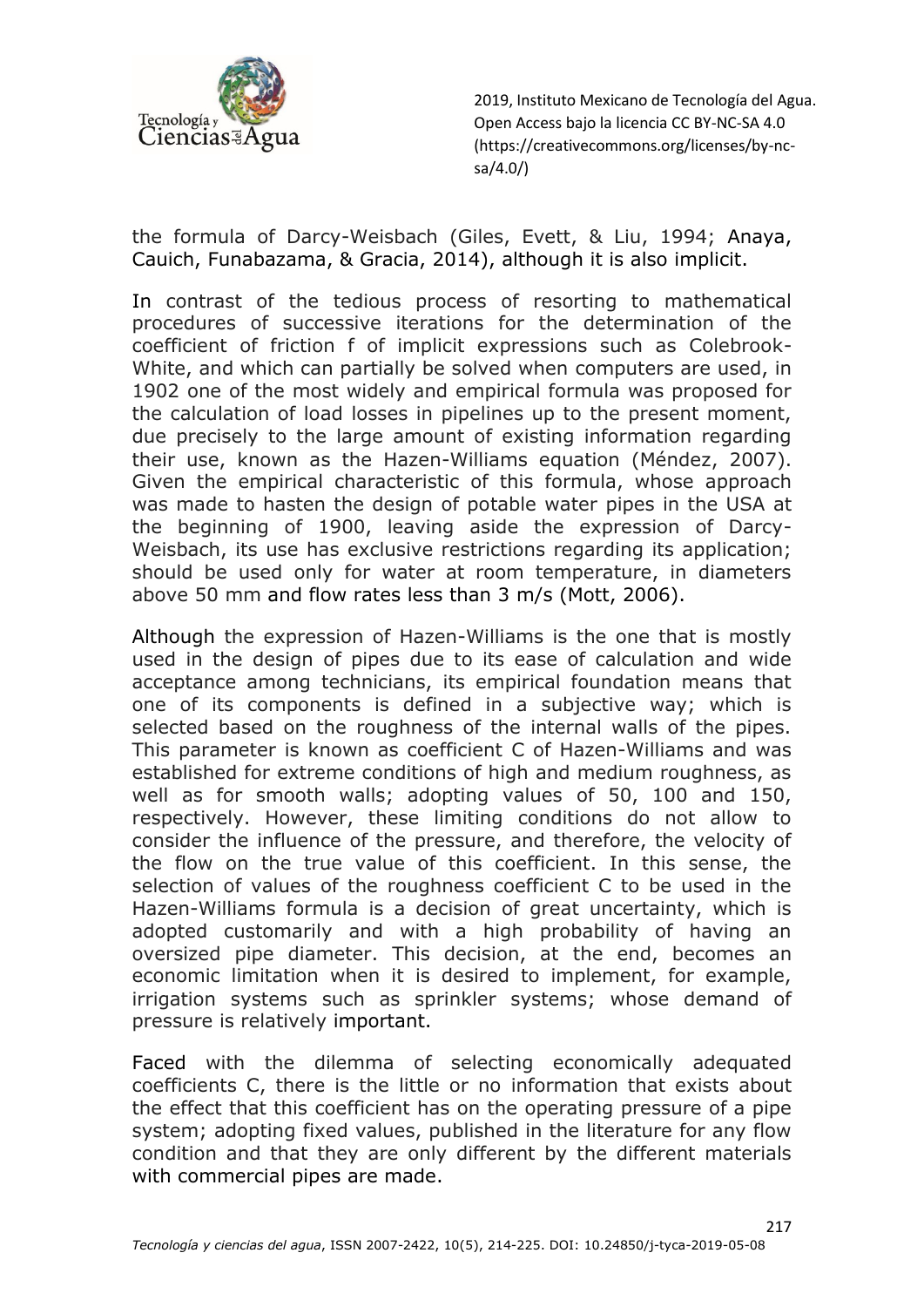

The requirement of plastic pipes such as polyvinyl chloride (PVC) or polyethylene (PE) for the design and installation of pressurized irrigation systems, in recent times have increased substantially due to purchase of irrigation systems much more efficient in water management. Nevertheless, this need is becoming more intense due to the problems of shortage of fresh water, but at the level of small farmers the implementation of irrigation systems that allow a more optimized water management is restricted by economic issues.

The situation indicated in the preceding paragraph is a reality for Ecuador, where approximately the efficiency of application of irrigation systems reaches 61%; creating this imperative need to use efficient infrastructures in the management of irrigation water due to the scarcity of this resource and the globalized demand to improve agricultural profitability, whose only alternative lies in pressurized systems and where pipes play a huge role importance. However, given the economic constraints especially for the small farmer, this situation has affected the fact that in the country only 22.2% of the total area under pressurized irrigation has been covered in 2000 and in recent years was registered an insignificant average increase of 5.7% in the coverage mentioned (MAGAP, 2013).

Before the detailed in previous paragraphs this study was developed, whose purpose was to evaluate the incidence of the pressure on the Hazen-Williams roughness coefficient, accounting the load losses when ten working pressures are being applied and verifying the behavior or the tendence of the magnitude of the value of this coefficient. This study was carried out to corroborate the criterion that the coefficient of roughness C, in the case of plastic pipes such as PVC, can have values above 150; with which it is possible to decrease costs of pressurized irrigation facilities by selecting, according to the design, smaller diameter pipes.

### **Materials and methods**

The research was conducted on the campus of the Agrarian University of Ecuador, located at the geographic coordinates of 02°07'56 "S and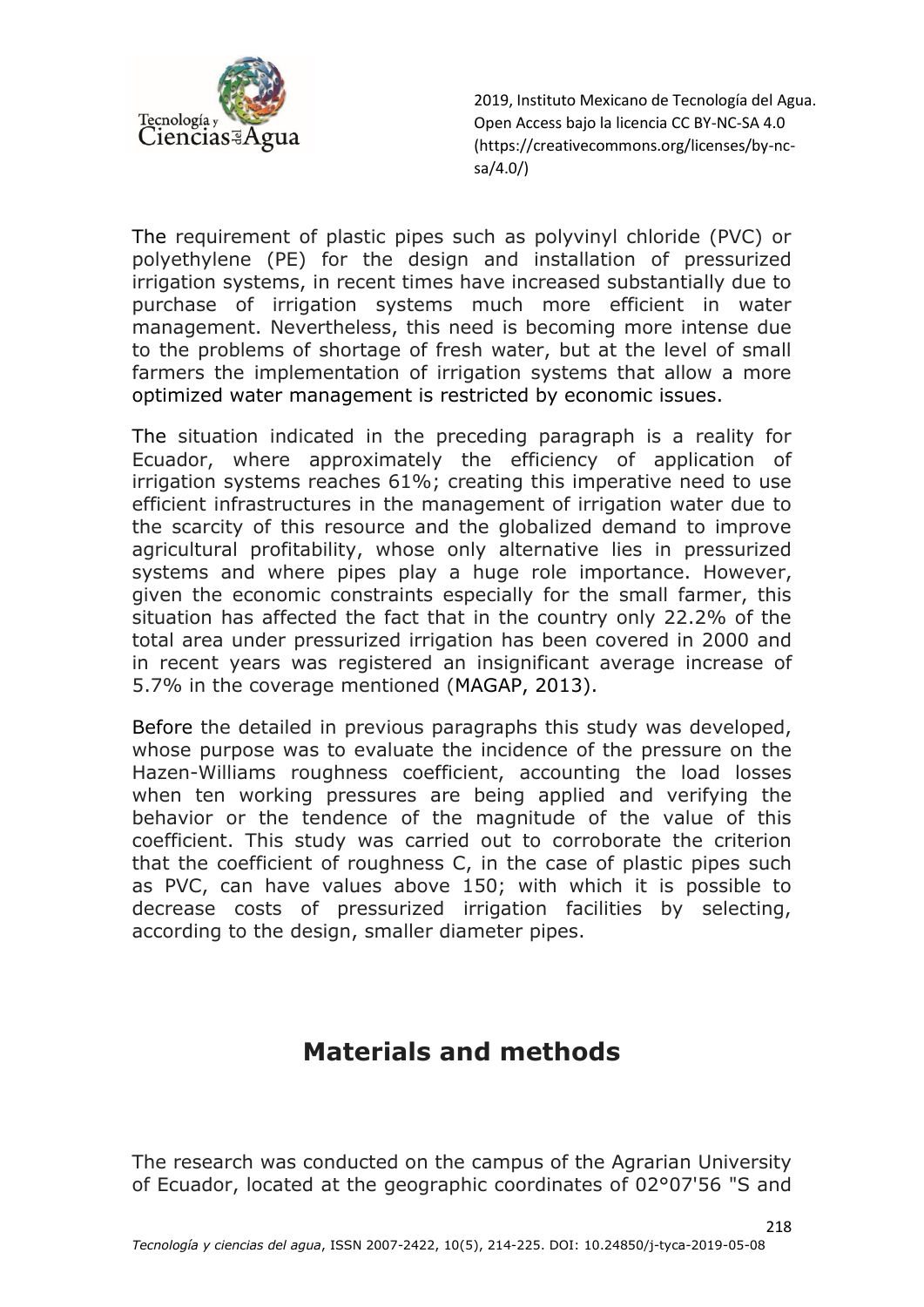

79°35'02"W. It was proposed under an experimental design, evaluating the pressure losses produced by the effect of initial work pressures that are indicated in the second column of Table 1.

| N°           | <b>Initial</b><br>pressure<br>(kPa) | Final<br>pressure<br>(kPa) | Load<br>losses<br>(m) | <b>Height</b><br>difference<br>(m) | <b>Corrected</b><br>load<br>losses<br>(m) |
|--------------|-------------------------------------|----------------------------|-----------------------|------------------------------------|-------------------------------------------|
| $\mathbf{1}$ | 137.299                             | 128.117                    | 0.937                 | 0.05                               | 0.887                                     |
| 2            | 179.088                             | 167.606                    | 1.171                 | 0.05                               | 1.121                                     |
| 3            | 206.179                             | 193.091                    | 1.335                 | 0.05                               | 1.285                                     |
| 4            | 245.213                             | 230.059                    | 1.546                 | 0.05                               | 1.496                                     |
| 5.           | 275.747                             | 267.482                    | 0.843                 | 0.05                               | 0.793                                     |
| 6            | 310.187                             | 298.939                    | 1.147                 | 0.05                               | 1.097                                     |
| 7            | 345.316                             | 336.596                    | 0.889                 | 0.05                               | 0.839                                     |
| 8            | 376.085                             | 363.914                    | 1.241                 | 0.05                               | 1.191                                     |
| 9            | 415.119                             | 409.147                    | 0.609                 | 0.05                               | 0.559                                     |
| 10           | 443.126                             | 436.699                    | 0.656                 | 0.05                               | 0.606                                     |

Table 1. Test pressures and pressure losses produced.

For the test, a double nozzle sprinkler was used, whose diameter at the outlet of the main nozzle was 7.94 mm and the secondary diameter was 3.97 mm; with a flow of operation, according to its catalog, from 4.44 to 6.29 m<sup>3</sup>/h; and a maximum reach diameter of 47.3 m. The conduit used to measure the effect of friction in the reduction of hydraulic energy was a high density polyethylene hose, with an internal diameter of 54.8 mm and 88.0 m in length. It should be noted that the purpose of using hose and not pipe was to avoid the pressure losses that occur in the joints of the latter, which would complicate the definition of having friction-only head losses.

Two glycerin manometers were also used in units of  $lb/in^2$ ; whose readings were transformed to kPa, using the constant of 6.888. One of these gauges was installed at the beginning of the route and the other at the end of the 88.0 m length of the hose, with the previous calibration that these two pressure gauges were working in a similar way. Although the surface on which the hose was located was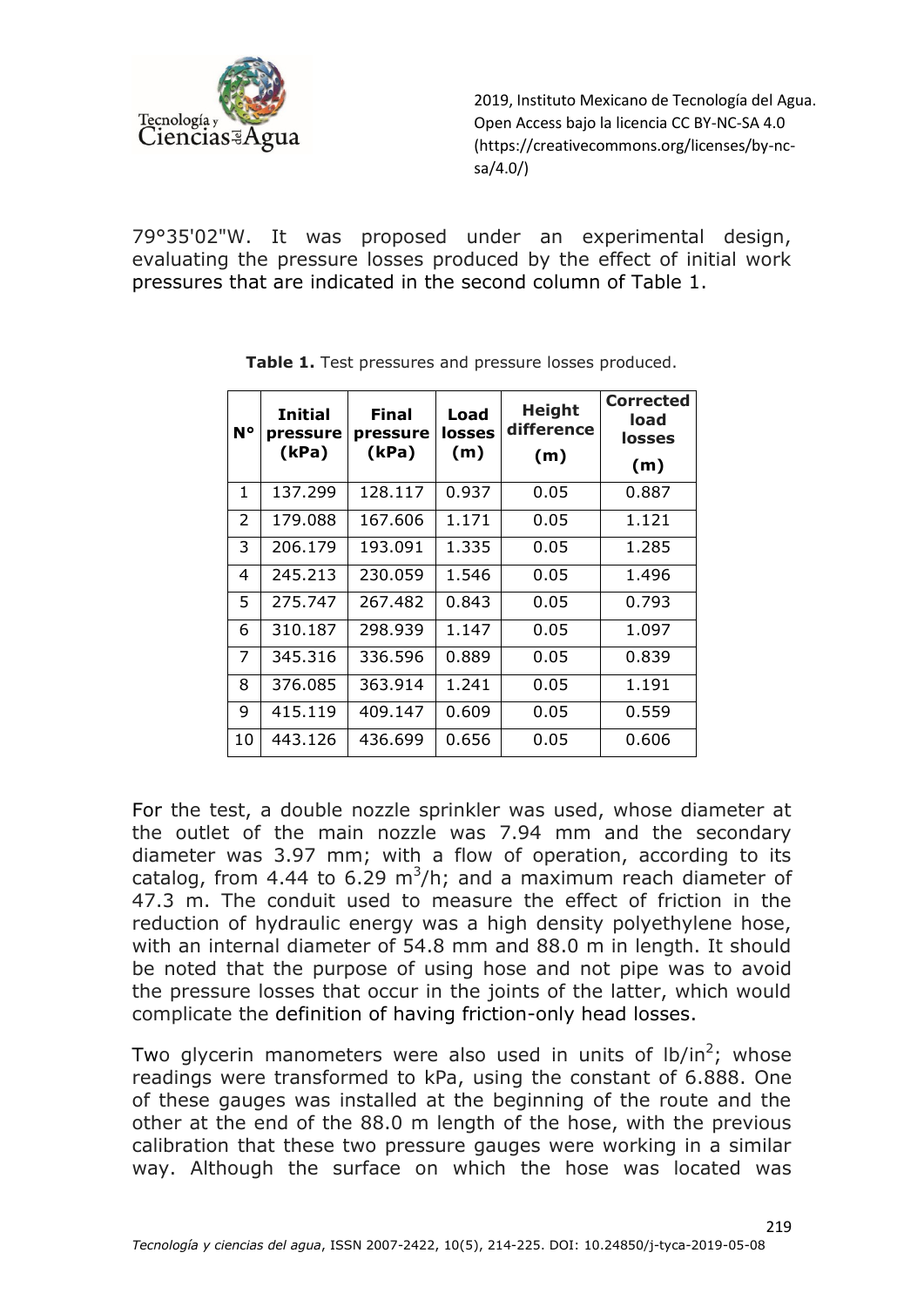

relatively flat, in order to have the necessary precision, the respective corrections were made for the differences in dimensions between the starting point and the end, for which a level was used. Likewise, the pressure was supplied by an internal combustion pump, with centrifugal turbine of 10 HP of power, 3 inches in the suction and discharge, and with a maximum flow rate of approximately 20  $m^3/h$ . For the adjustment of the test pressures, a ball valve was used.

The procedure consisted on measuring the flow rate at each test pressure and the respective pressure loss given by the readings on the pressure gauges, a procedure that was carried out three times for each test pressures. Finally, the value of the roughness coefficient C of Hazen-Williams was established using expression 1, which is the proposal of these authors, but defined in metric units and from which this coefficient has been cleared. In this formula,  $\rho$  represents the flow rate in m<sup>3</sup>/h;  $h_f$  is the loss of friction load, in m; L is the length of the pipe, in m; and  $d$  is the internal diameter of the pipe, in mm.

$$
C = \left(\frac{1.131 \times 10^9 \times Q^{1.852} \times L}{h_f \times d^{4.87}}\right)^{1/1.852} (1)
$$

With the obtained data, a regression model was adjusted to verify the tendency, determining at the same time, the magnitude of the adjustment by means of the respective determination coefficient.

### **Results and discussion**

The head losses obtained at each test pressure recorded a range from 0.559 m to 1.496 m, as shown in Table 1; no functional behavior was evidenced, because a mathematical model with an important adjustment between these two variables was not obtained. It is necessary to indicate that losses were corrected by the difference of levels between the initial and the final point, with a height of 0.05 m; which was subtracted from the loss recorded by the manometers,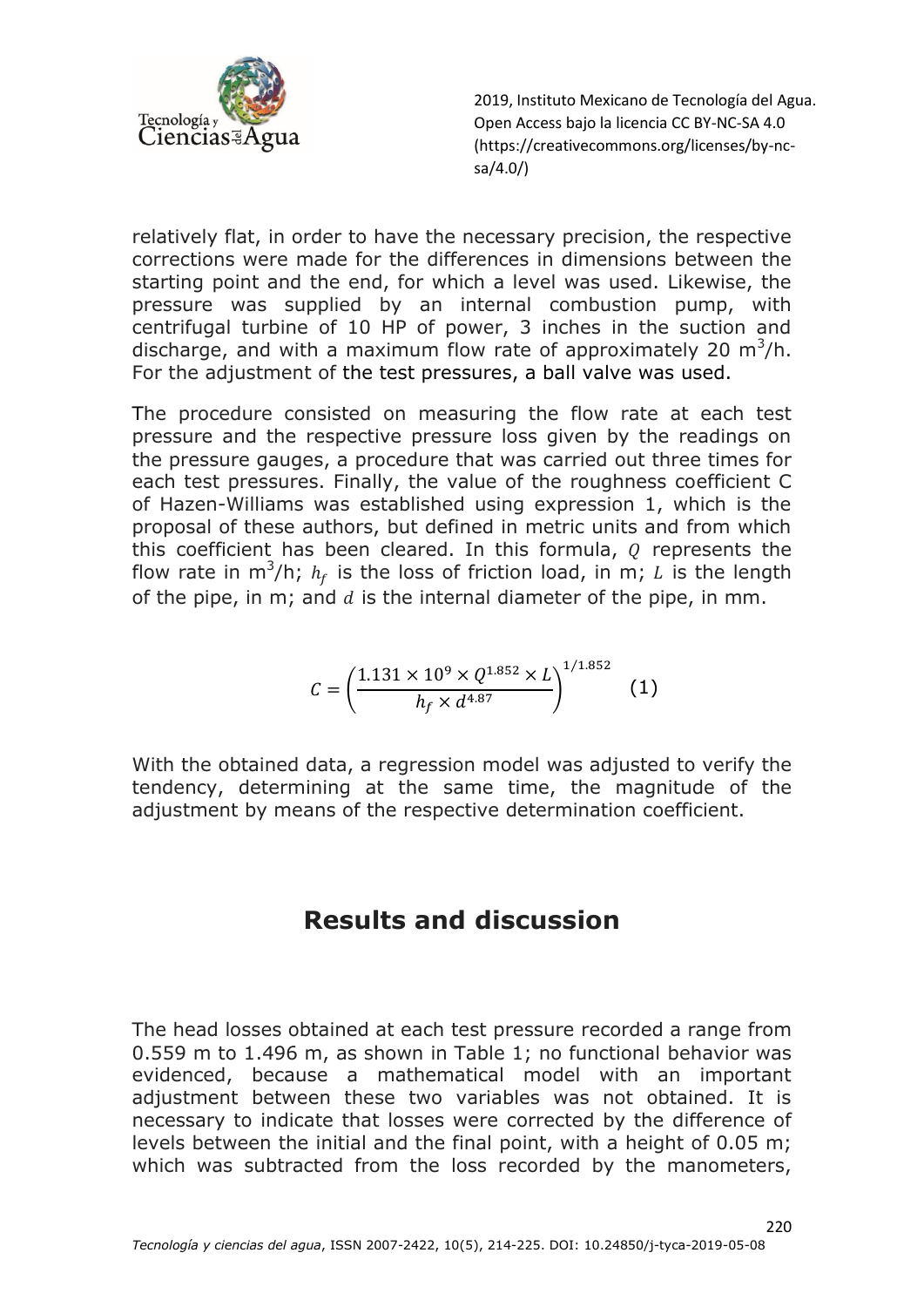

because the final level was higher, in this magnitude, than the initial one.

Using the expression (1), for a constant diameter and length, besides considering the load losses of Table 1, the coefficients of friction C indicated in Table 2 were determined. It is observed that the value of this coefficient is presented with an important range, ranging from 117.5 to 262.4, for flows that were between a minimum of 4.738  $m^3/h$  and a maximum of 8.615 m<sup>3</sup>/h, respectively.

| N°             | <b>Flow</b><br>rates<br>measured<br>$(m^3/h)$ | Length<br>(m) | <b>Internal</b><br>diameter<br>(mm) | <b>Loss of</b><br>charge<br>(m) | <b>Coefficient</b><br>C of<br>Hazen-<br><b>Williams</b> | <b>Reynolds</b><br>number<br>R |
|----------------|-----------------------------------------------|---------------|-------------------------------------|---------------------------------|---------------------------------------------------------|--------------------------------|
| $\mathbf{1}$   | 4.738                                         | 88.0          | 54.8                                | 0.887                           | 117.5                                                   | 30 366                         |
| $\overline{2}$ | 5.384                                         | 88.0          | 54.8                                | 1.121                           | 117.6                                                   | 34 507                         |
| 3              | 5.818                                         | 88.0          | 54.8                                | 1.285                           | 118.1                                                   | 37 288                         |
| 4              | 6.562                                         | 88.0          | 54.8                                | 1.496                           | 122.7                                                   | 42 057                         |
| 5              | 6.818                                         | 88.0          | 54.8                                | 0.793                           | 179.5                                                   | 43 697                         |
| 6              | 7.330                                         | 88.0          | 54.8                                | 1.097                           | 162.0                                                   | 46 979                         |
| 7              | 8.000                                         | 88.0          | 54.8                                | 0.839                           | 204.3                                                   | 51 273                         |
| 8              | 8.411                                         | 88.0          | 54.8                                | 1.191                           | 177.8                                                   | 53 907                         |
| 9              | 8.772                                         | 88.0          | 54.8                                | 0.559                           | 279.0                                                   | 56 221                         |
| 10             | 8.615                                         | 88.0          | 54.8                                | 0.606                           | 262.4                                                   | 55 214                         |

**Table 2.** Experimental values of the Hazen-Williams coefficient of roughness C, for each test pressure.

What must be highlighted when comparing the flows with the experimentally obtained load losses, indicated in Table 2, is the lack of agreement with what is established mathematically in the Darcy-Weisbach expression; that in the criterion of Trueba (1965), it is said that "for a constant diameter, the head loss is proportional to the square of the expense (or the velocity); that is, if the flow increases twice, the loss of friction load will be four times greater". Situation that does not conform to the conception of empirical formulas, such as Hazen-Williams, where the loss of friction load also has a direct proportionality relationship with the flow to different exponents.

221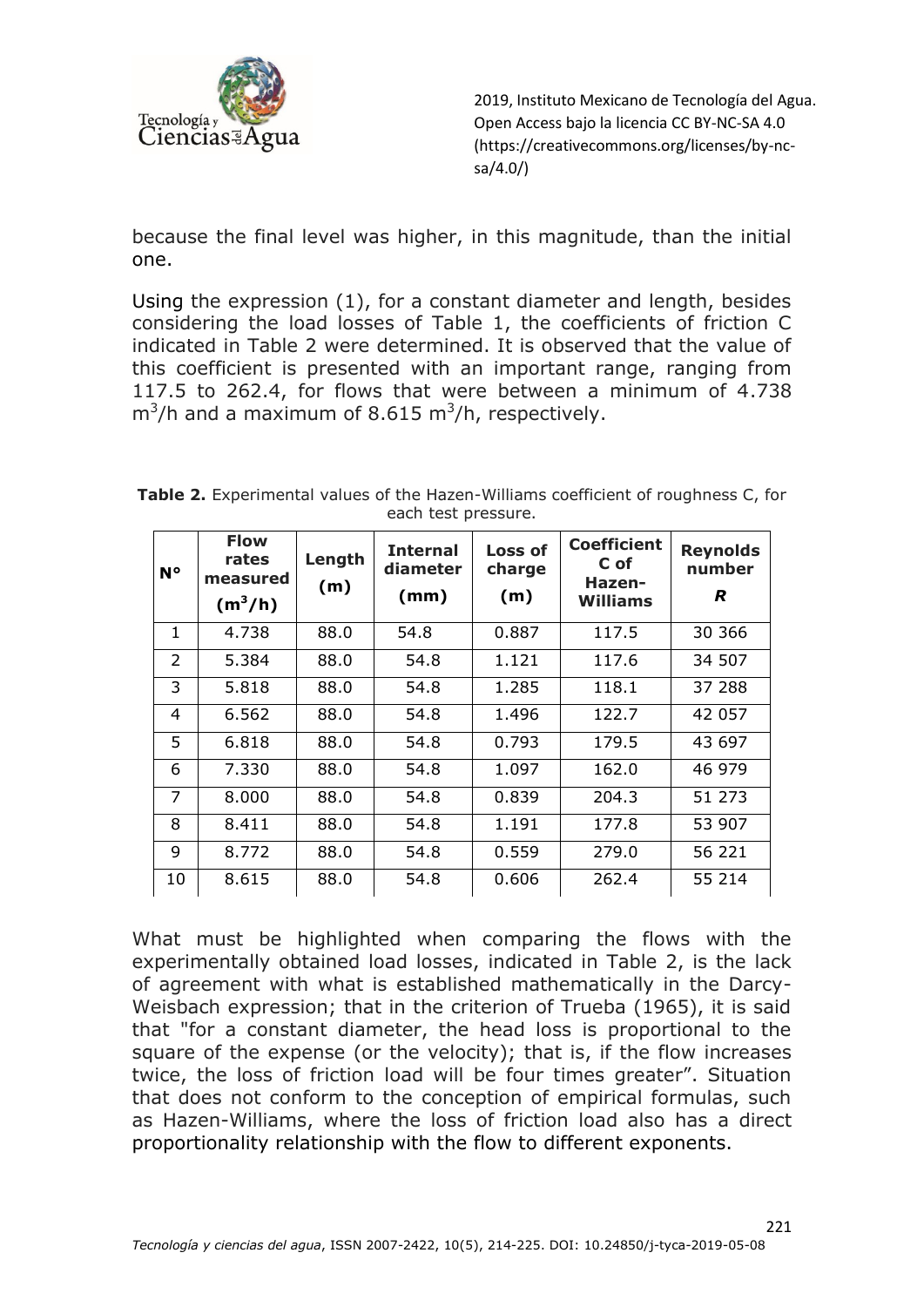

However, considering the proposal of Colebrook and White (1937) on the coefficient of friction f for the expression of Darcy-Weisbach, designed to be applied from the transition zone between the laminar and turbulent flows, and in all turbulent hydraulically smooth flows and hydraulically rough (Saldarriaga, 2007), which uses the Nikuradse criteria of artificial roughness, defined a function that includes the effects of relative roughness and Reynolds number (Streeter, Wylie, & Bedford, 2000). Therefore, given that turbulent flows (R> 4000) presented in all the test cases (Table 2), the component of the roughness in the head loss tends to decrease; in fact, this is visible by having a value of C that decreases with increasing flow velocity or flow. This decrease in the coefficient C as the pressure increases in a pipe of constant diameter, is what has not allowed the criterion that the loss of load has a certain proportionality with the speed of the flow in power ranges of 1.75 to 2.00 (Tarjuelo, 1999); rather, as can be seen in Tables 1 and 2, loss mentioned experienced some decrease each time the pressure increased.

By relating the load or initial test pressure with the values of the roughness coefficient *C* obtained, it can be verified that these parameters are adjusted to a quadratic function in an important way, according to the determination coefficient established ( $r^2$ =0.8819); as can be seen in figure 1. According to the results, the value of the coefficient *C* has a dependence on pressure, and therefore, on the type of flow (Saldarriaga, 2007); since at values of the Reynolds number of 30 366, the value of C was 117.5, while at values of 55 214, the value of C was increased to 262.4 (Table 2). That is, the coefficient C increases as the Reynolds number increases; which contrasts with the statement made by Streeter *et al*. (2000), who indicates that C must be reduced as the Reynolds number increases for a given diameter.

For a constant diameter, in smooth pipes such as plastic pipes, the coefficient C of Hazen-Williams indicates a less influence of the roughness each time the pressure (also the flow or speed) increases; hence, using values of 150 for plastic can result in an overestimation in the dimensioning of pipes. In fact, if we consider that the function indicated in Figure 1 established for a value y (coefficient C) of 150, the load to obtain said value must be 28 m (274.4 kPa); which in the case of irrigation systems such as sprinklers, whose pressure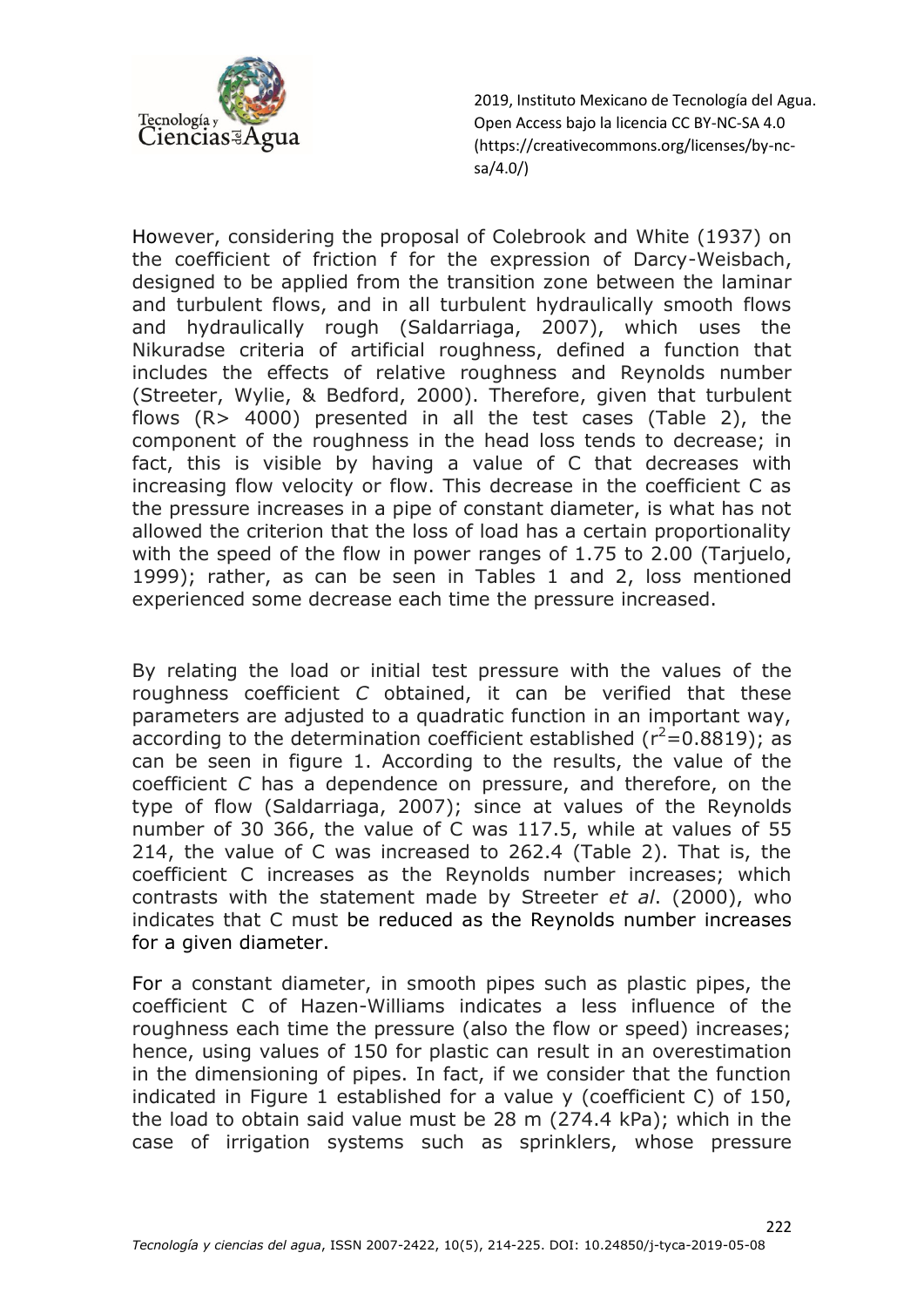

requirements go beyond 300 kPa, can result in an increase in the cost of the installation due to oversized pipes.



**Figure 1.** Functional relationship between the pressure and friction coefficient C of Hazen-Williams.

# **Conclusions**

For pipes of plastic material such as polyethylene and in diameters of approximately 50 mm, the coefficient of friction C of Hazen-Williams is affected by the increase in pressure with exponential increases, which together with the recommendation given by the authors of this expression regarding the use of diameters higher than the one